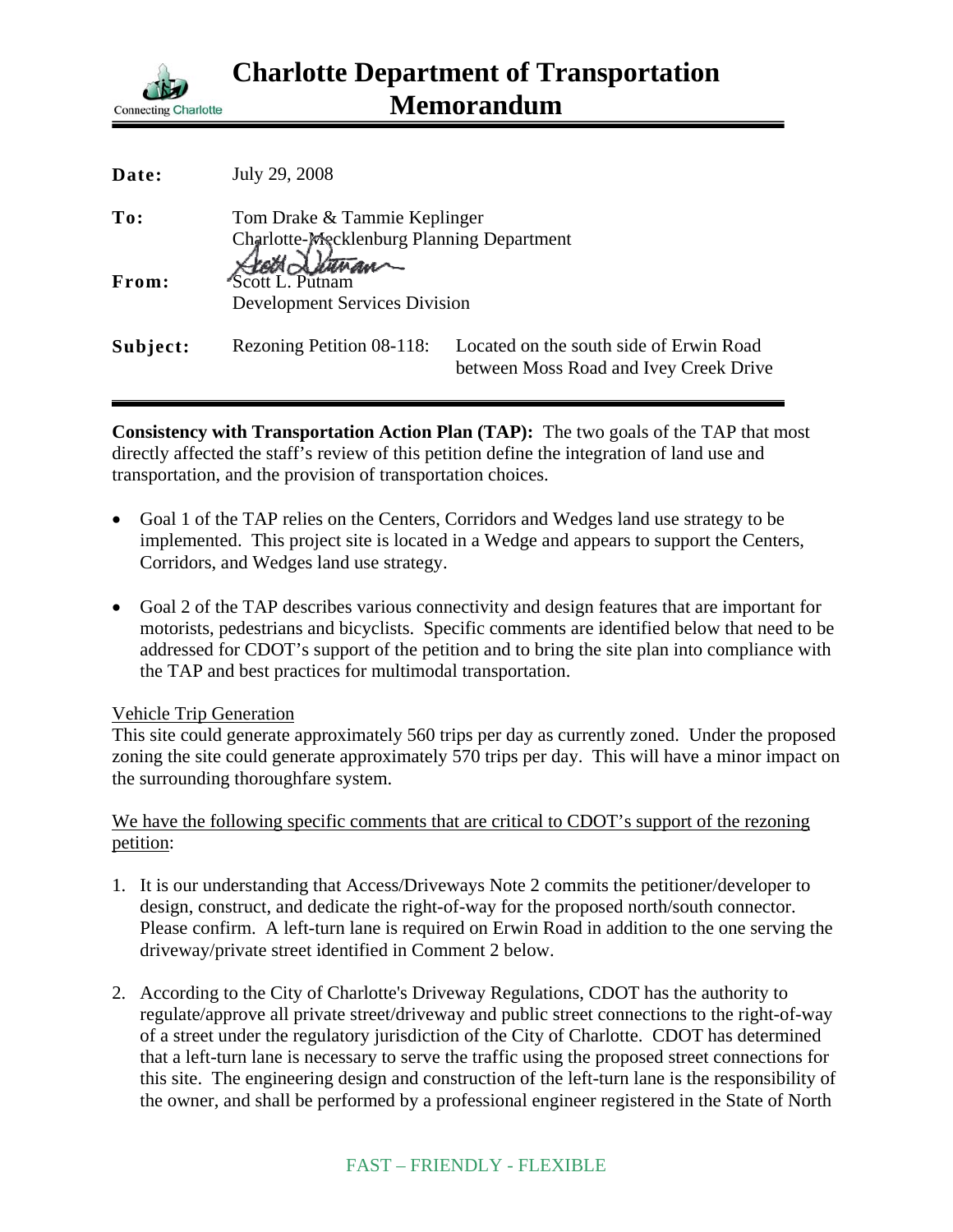Carolina who has roadway-design experience. CDOT will only approve the proposed public/private street connection adjacent to the clubhouse provided that a left-turn lane is constructed on Erwin Road. We recommend the rezoning plan reflect the design of this required left-turn lane prior to submittal/approval of the public/private street connections. The left-turn lane needs to be designed using NCDOT standards with a minimum 150 feet of storage. This roadway improvement is required to meet the traffic demands of the proposed development.

- 3. A second public street needs to be constructed, running east-west across the site and stubbing to both property lines.
- 4. All new public streets need to be Residential Medium streets.
- 5. An 8-foot planting strip and 6-foot sidewalk needs to be built along the site's Erwin Road frontage.

We have the following specific comment that is important to CDOT's support of the rezoning petition. We would like the petitioner to give serious consideration to these comments/requests.

1. Private streets need to be designed to public street standards as described in the *Urban Street Design Guidelines* (USDG).

We have the following general comments that are provided to aid the petitioner in planning and subsequent permitting phases:

Erwin Road is an Avenue (USDG) requiring a minimum of 90 feet of right-of-way. The developer/petitioner should convey right-of-way in fee simple title to meet this requirement, measuring 45 feet from the centerline of the roadway.

Adequate sight triangles must be reserved at the existing/proposed street entrance(s). Two 35' x 35' and two 10' x 70' sight triangles are required for the entrance(s) to meet requirements. All proposed trees, berms, walls, fences, and/or identification signs must not interfere with sight distance at the entrance(s). Such items should be identified on the site plan.

The exact driveway location(s) and type/width of the driveway(s) will be determined by CDOT during the driveway permit process. The locations of the driveway $(s)$  shown on the site plan are subject to change in order to align with driveway(s) on the opposite side of the street and comply with City Driveway Regulations and the City Tree Ordinance.

All proposed commercial driveway connections to a future public street will require a driveway permit to be submitted to CDOT for review and approval.

Any fence or wall constructed along or adjacent to any sidewalk or street right-of-way requires a certificate issued by CDOT.